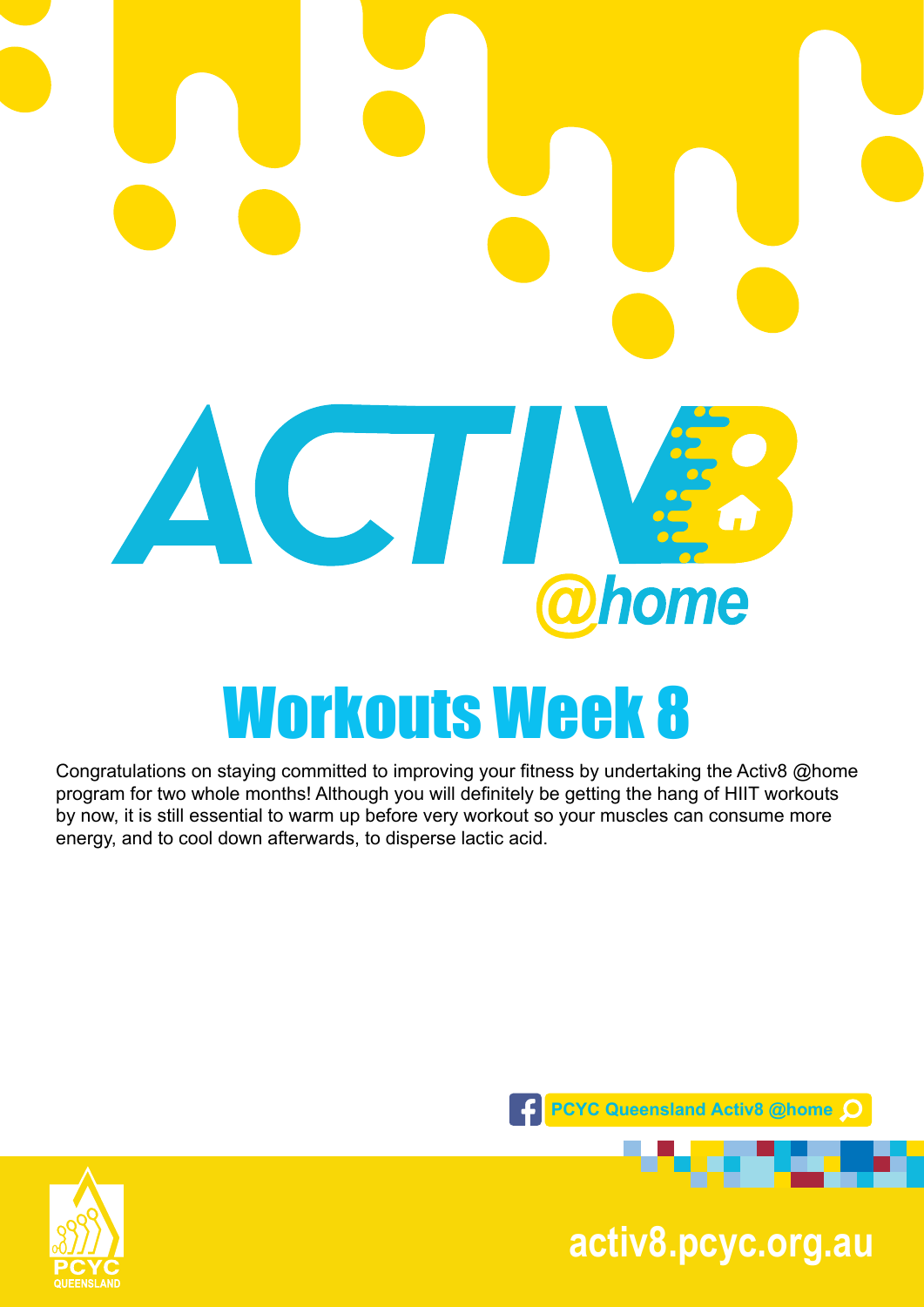

Perform superman hold, renegade rows, push ups, and planks over an exercise mat, if possible. Alternatively, perform over a non-slip rug or carpeted area for extra cushioning. Utilise a suitably sturdy structure, which can safely to take your body weight, such as a wooden coffee table, to perform box jumps and left or right split squats. Steps within your home, or the arm of a sofa my serve as suitable alternative to dip bars, when doing dip exercises.

| <b>Day 1 Exercises</b>        | <b>Interval</b> | <b>Seconds</b> | $\checkmark$ |
|-------------------------------|-----------------|----------------|--------------|
| <b>Butt Kicks</b>             | <b>Work</b>     | 30             |              |
|                               | Rest            | 10             |              |
| <b>Wide Squats</b>            | <b>Work</b>     | 30             |              |
|                               | Rest            | 10             |              |
| Superman Hold                 | <b>Work</b>     | 30             |              |
|                               | Rest            | 10             |              |
| Renegade Row                  | <b>Work</b>     | 30             |              |
|                               | Rest            | 10             |              |
| Squat Hold                    | <b>Work</b>     | 30             |              |
|                               | Rest            | 10             |              |
|                               | <b>Work</b>     | 30             |              |
| Push Ups                      | Rest            | 10             |              |
|                               | <b>Work</b>     | 30             |              |
| Box Jumps                     | Rest            | 10             |              |
| Plank                         | <b>Work</b>     | 30             |              |
|                               | Rest            | 10             |              |
| <b>Burpees</b>                | <b>Work</b>     | 30             |              |
|                               | Rest            | 10             |              |
| Left Split Squat              | <b>Work</b>     | 15             |              |
| <b>Right Split Squat</b>      | <b>Work</b>     | 15             |              |
|                               | Rest            | 10             |              |
| <b>Dips</b>                   | <b>Work</b>     | 30             |              |
|                               | Rest            | 10             |              |
| Left Leg Single Squat         | <b>Work</b>     | 15             |              |
| <b>Right Leg Single Squat</b> | Work            | 15             |              |
|                               | Rest            | 180            |              |
| <b>Rounds</b>                 | $\overline{2}$  |                |              |

**F** PCYC Queensland Activ8 @home Q



**pcyc.org.au**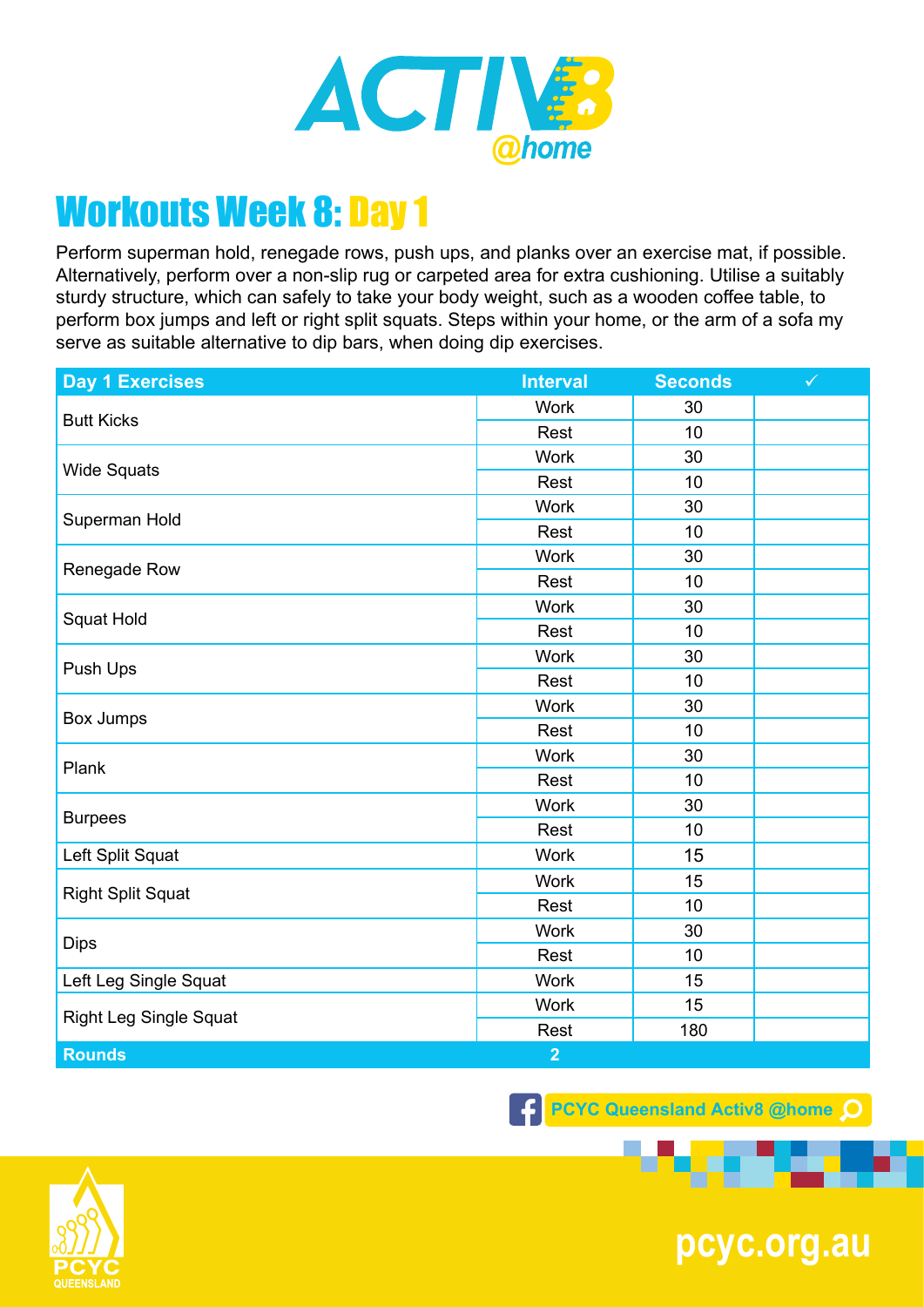

Spend the day resting your muscles, after your intense HIIT workout yesterday.

Can't wait to keep training? Check out the **PCYC Queensland Activ8 @home Facebook Group** for daily challenges, innovative exercise ideas and fitness inspiration!



**pcyc.org.au activ8.pcyc.org.au**

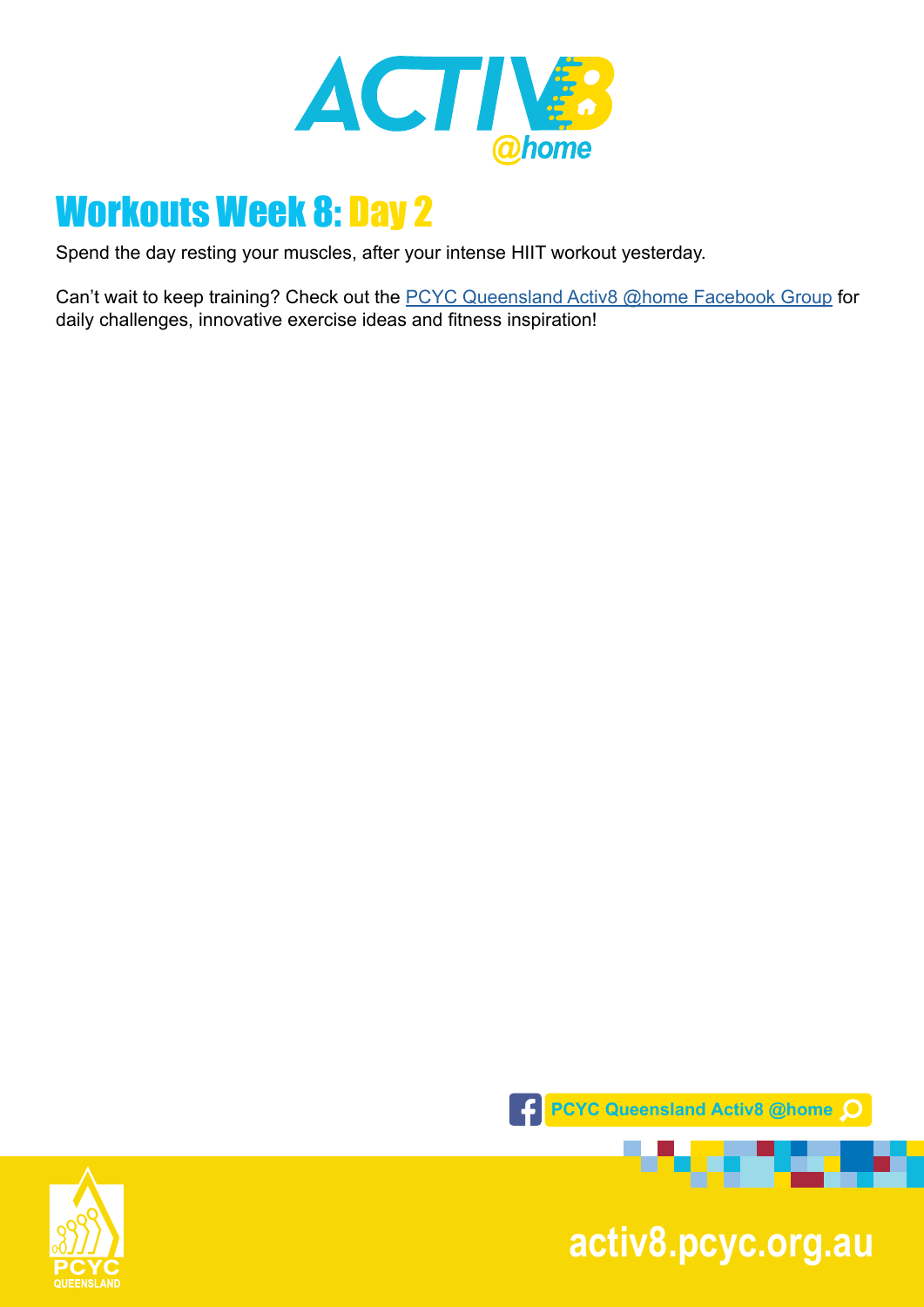

Use an exercise or yoga mat to perform YTI and mountain climbers, or complete exercises in a carpeted area for extra safety.

| <b>Day 3 Exercises</b>    | <b>Interval</b> | <b>Seconds</b> | $\checkmark$ |
|---------------------------|-----------------|----------------|--------------|
| Squat Hold                | <b>Work</b>     | 45             |              |
|                           | Rest            | 15             |              |
| <b>Burpees</b>            | <b>Work</b>     | 45             |              |
|                           | Rest            | 15             |              |
| Left Static Lunge         | <b>Work</b>     | 45             |              |
|                           | Rest            | 15             |              |
| <b>Burpees</b>            | <b>Work</b>     | 45             |              |
|                           | Rest            | 15             |              |
| YTI                       | <b>Work</b>     | 45             |              |
|                           | Rest            | 15             |              |
|                           | <b>Work</b>     | 45             |              |
| <b>Burpees</b>            | Rest            | 15             |              |
|                           | <b>Work</b>     | 45             |              |
| Squat Hold                | Rest            | 15             |              |
| <b>Mountain Climbers</b>  | Work            | 45             |              |
|                           | Rest            | 15             |              |
| <b>Right Static Lunge</b> | <b>Work</b>     | 45             |              |
|                           | Rest            | 15             |              |
| <b>Mountain Climbers</b>  | <b>Work</b>     | 45             |              |
|                           | Rest            | 15             |              |
| YTI                       | <b>Work</b>     | 45             |              |
|                           | Rest            | 15             |              |
| <b>Mountain Climbers</b>  | <b>Work</b>     | 45             |              |
|                           | Rest            | 180            |              |
| <b>Rest</b>               | $\overline{3}$  |                |              |





**pcyc.org.au activ8.pcyc.org.au**

**1999 1999** 

æ.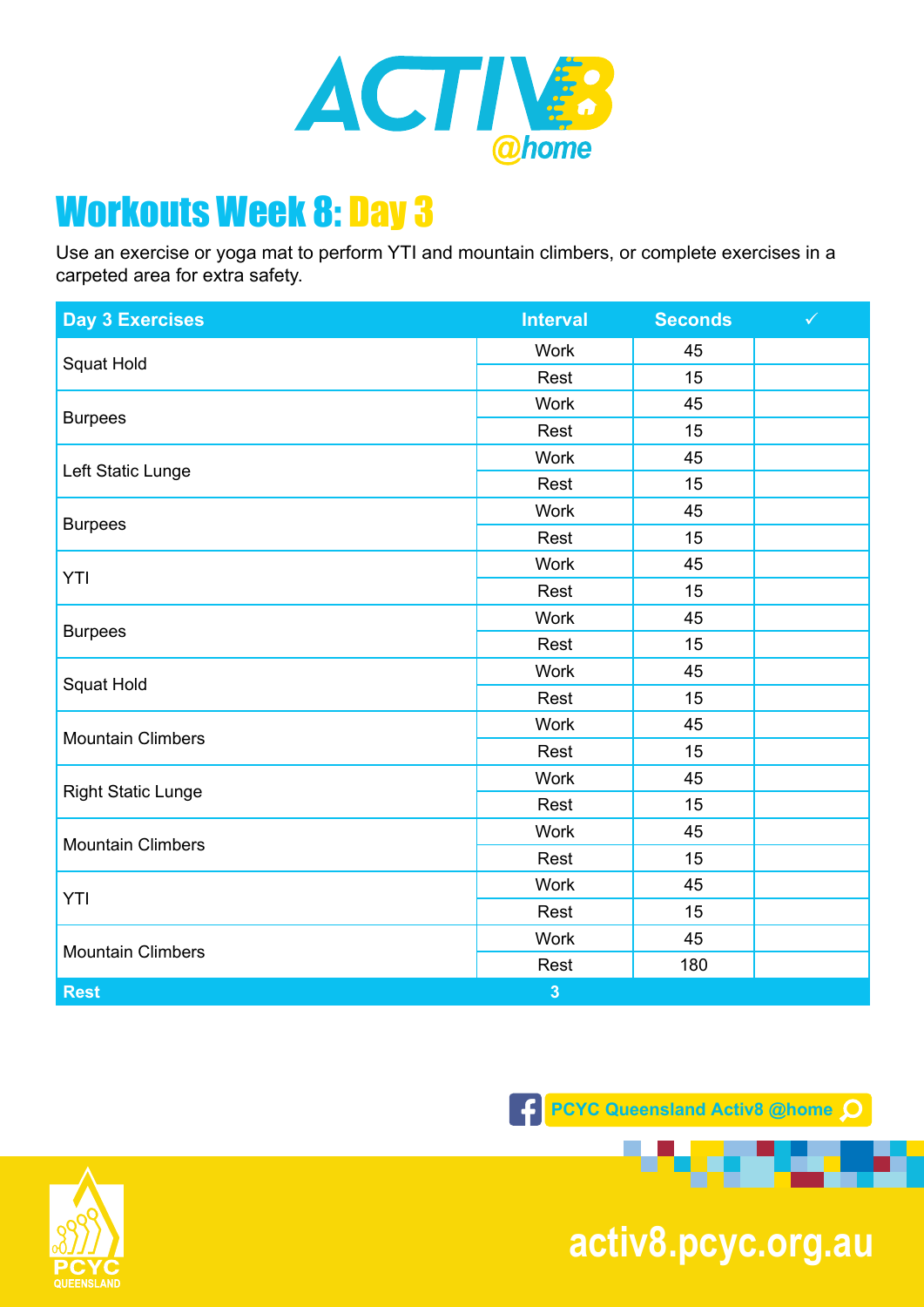

Take a rest day and complete some static stretches if you experience muscle stiffness.

Can't wait to keep training? Check out the **PCYC Queensland Activ8 @home Facebook Group** for daily challenges, innovative exercise ideas and fitness inspiration!



**pcyc.org.au activ8.pcyc.org.au**

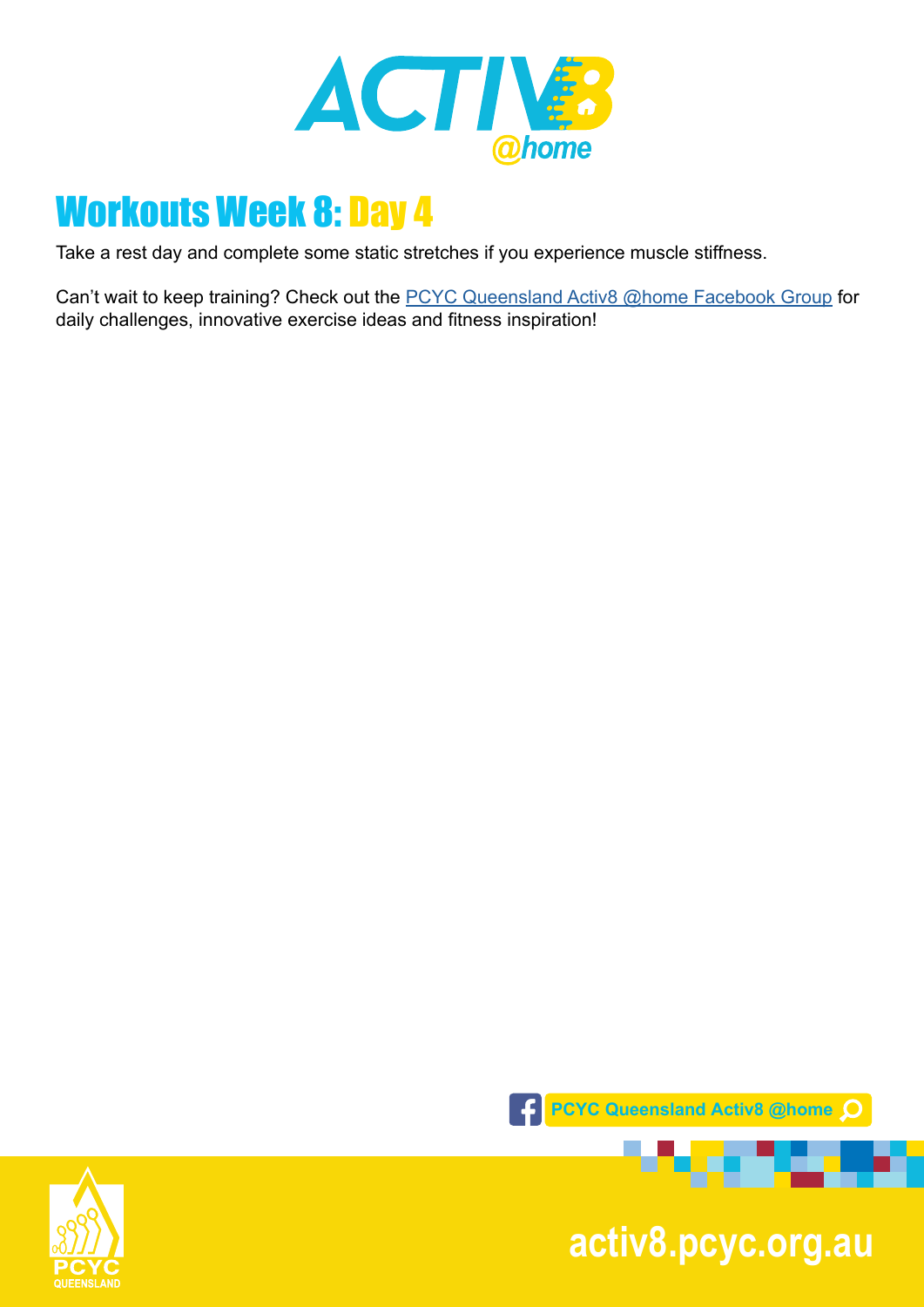

Remember to wear appropriate footwear when performing shuttle runs and air skips to prevent injury.

| <b>Day 5 Exercises</b> | <b>Interval</b> | <b>Seconds</b> | $\checkmark$ |
|------------------------|-----------------|----------------|--------------|
| 10m Shuttle Runs       | Work            | 120            |              |
|                        | Rest            | 60             |              |
| Air Skips              | <b>Work</b>     | 120            |              |
|                        | Rest            | 60             |              |
| 10m Shuttle Runs       | Work            | 120            |              |
|                        | Rest            | 60             |              |
| Air Skips              | <b>Work</b>     | 120            |              |
|                        | Rest            | 60             |              |
| 10m Shuttle Runs       | <b>Work</b>     | 120            |              |
|                        | Rest            | 60             |              |
| Air Skips              | <b>Work</b>     | 120            |              |
|                        | Rest            | 180            |              |
| <b>Rounds</b>          | 2 <sup>1</sup>  |                |              |





**pcyc.org.au activ8.pcyc.org.au**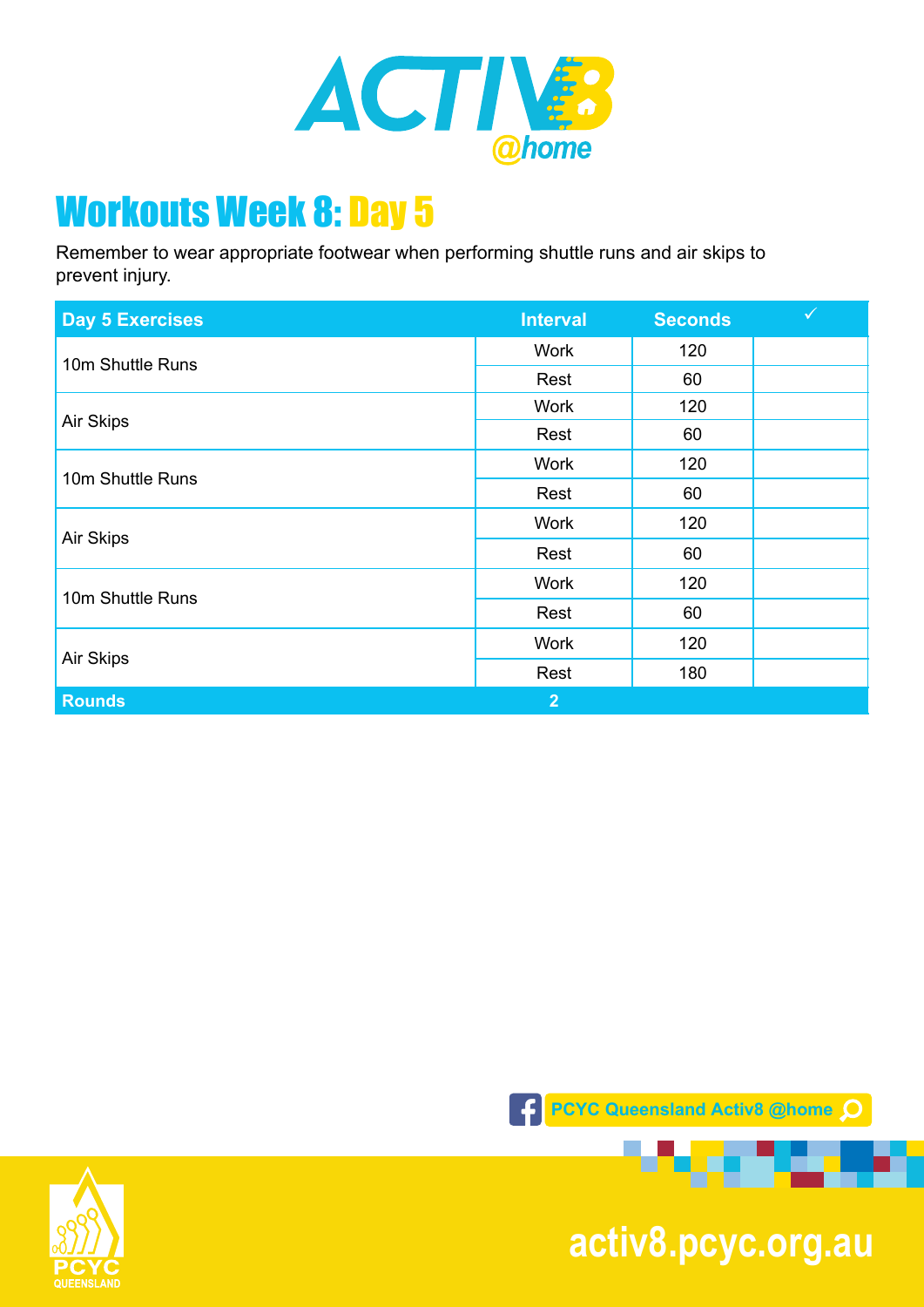

Take the day to relax and recover from three intense HIIT workouts this week.

Can't wait to keep training? Check out the [PCYC Queensland Activ8 @home Facebook Group](https://www.facebook.com/groups/2652320985090996/) for daily challenges, innovative exercise ideas and fitness inspiration!